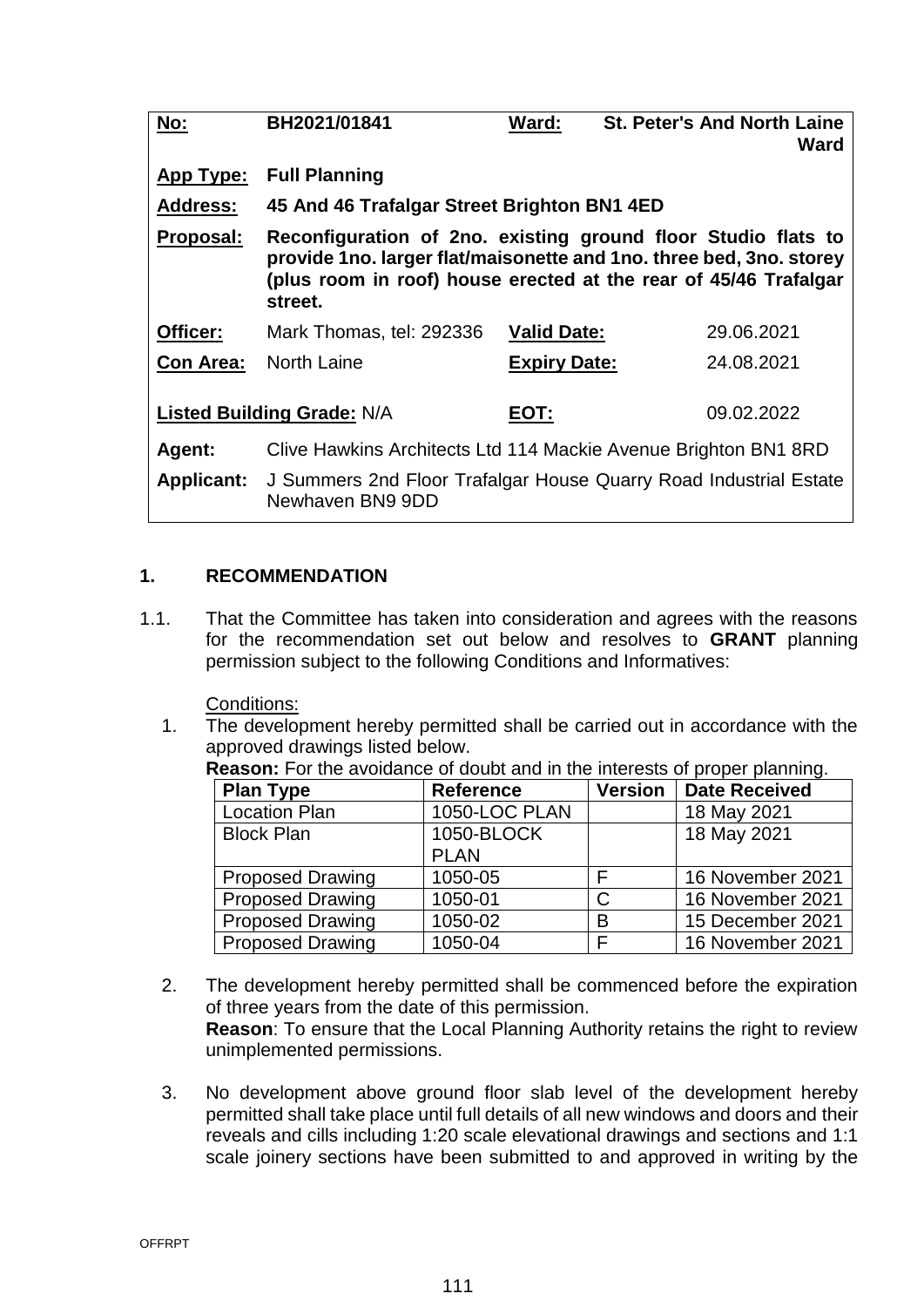Local Planning Authority. The works shall be carried out and completed fully in accordance with the approved details and shall be retained as such thereafter. **Reason**: As this matter is fundamental to the acceptable delivery of the permission to ensure a satisfactory appearance to the development and to comply with policy HE6 of the Brighton & Hove Local Plan and CP15 of the Brighton & Hove City Plan Part One.

- 4. No development above ground floor slab level of any part of the development hereby permitted shall take place until details of all materials to be used in the construction of the external surfaces of the development have been submitted to and approved in writing by the Local Planning Authority, including (where applicable):
	- a) Samples/details of all render (including details of the colour of render/paintwork to be used)
	- b) samples/details of all hard surfacing materials
	- c) samples/details of the proposed window, door and balcony treatments
	- d) samples/details of the proposed roof tiles
	- e) samples/details of all other materials to be used externally

Development shall be carried out in accordance with the approved details.

**Reason**: To ensure a satisfactory appearance to the development and to comply with policies QD14 and HE6 of the Brighton & Hove Local Plan and CP12 and CP15 of the Brighton & Hove City Plan Part One.

5. The new-build house hereby permitted shall not be occupied until details of secure cycle parking facilities for the occupants of, and visitors to, the new house have been submitted to and approved in writing by the Local Planning Authority. The approved facilities shall be fully implemented and made available for use prior to the first occupation of the development and shall thereafter be retained for use at all times.

**Reason**: To ensure that satisfactory facilities for the parking of cycles are provided and to encourage travel by means other than private motor vehicles and to comply with policy TR14 of the Brighton & Hove Local Plan and SPD14: Parking Standards.

- 6. The new-build house hereby approved shall not be occupied until it has achieved an energy efficiency standard of a minimum of 19% CO2 improvement over Building Regulations requirements Part L 2013 (TER Baseline). **Reason**: To ensure that the development is sustainable and makes efficient use of energy to comply with policy CP8 of the Brighton & Hove City Plan Part One.
- 7. The new-build house hereby approved shall not be occupied until it has achieved as a minimum, a water efficiency standard of not more than 110 litres per person per day maximum indoor water consumption. **Reason**: To ensure that the development is sustainable and makes efficient use of water to comply with policy CP8 of the Brighton & Hove City Plan Part One.
- 8. The development hereby permitted shall not be occupied until the new infill house hereby permitted has been completed in compliance with Building Regulations Optional Requirement M4(2) (accessible and adaptable dwellings) and shall be retained in compliance with such requirement thereafter. Evidence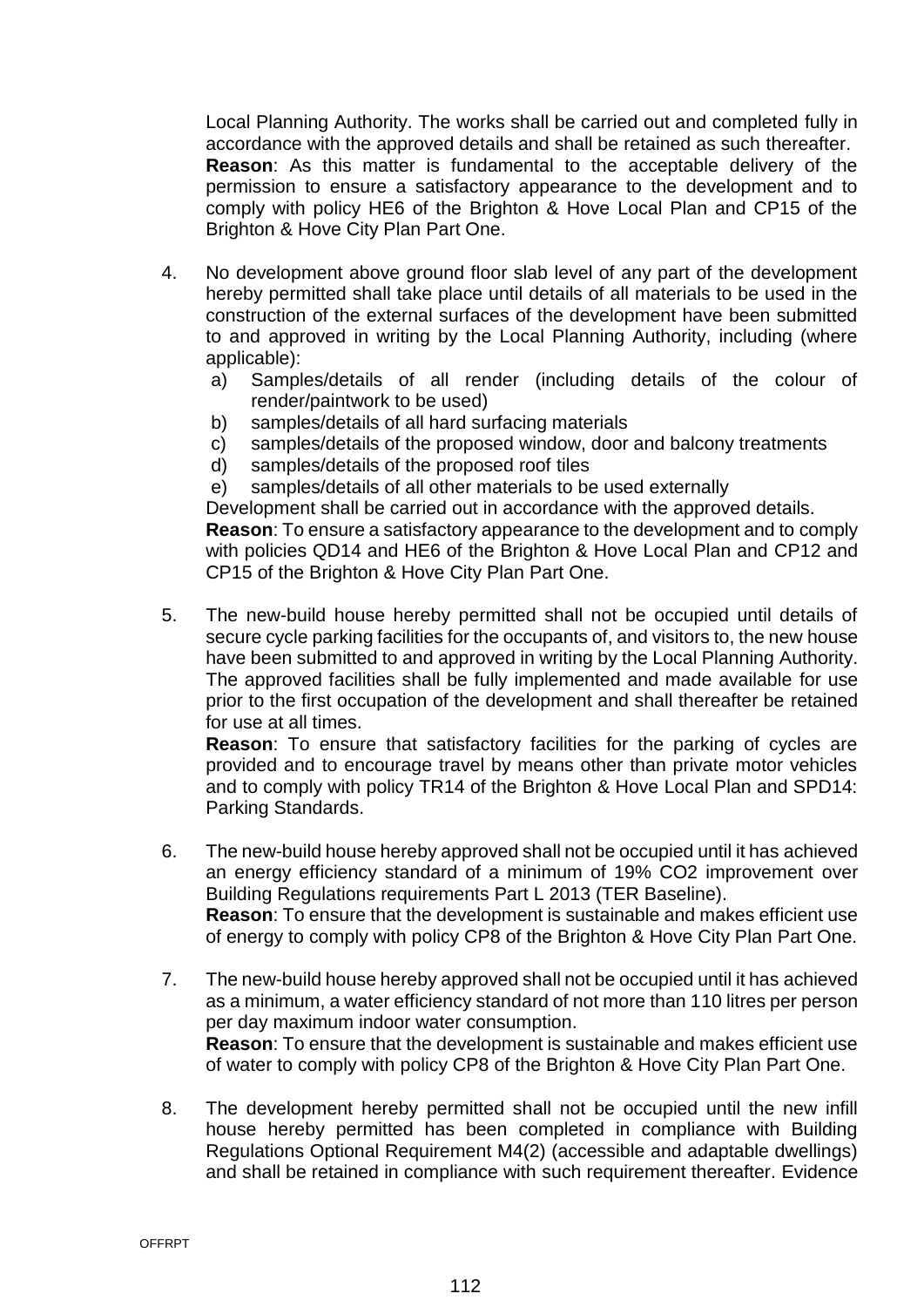of compliance shall be notified to the building control body appointed for the development in the appropriate Full Plans Application, or Building Notice, or Initial Notice to enable the building control body to check compliance.

**Reason**: To ensure satisfactory provision of homes for people with disabilities and to meet the changing needs of households and to comply with policy HO13 of the Brighton & Hove Local Plan.

#### Informatives:

- 1. In accordance with the National Planning Policy Framework and Policy SS1 of the Brighton & Hove City Plan Part One the approach to making a decision on this planning application has been to apply the presumption in favour of sustainable development. The Local Planning Authority seeks to approve planning applications which are for sustainable development where possible.
- 2. The applicant is advised that accredited energy assessors are those licensed under accreditation schemes approved by the Secretary of State (see Gov.uk website); two bodies currently operate in England: National Energy Services Ltd; and Northgate Public Services. The production of this information is a requirement under Part L1A 2013, paragraph 2.13.
- 3. The water efficiency standard required under condition 7 is the 'optional requirement' detailed in Building Regulations Part G Approved Document (AD) Building Regulations (2015), at Appendix A paragraph A1. The applicant is advised this standard can be achieved through either: (a) using the 'fittings approach' where water fittings are installed as per the table at 2.2, page 7, with a maximum specification of 4/2.6 litre dual flush WC; 8L/min shower, 17L bath, 5L/min basin taps, 6L/min sink taps, 1.25L/place setting dishwasher, 8.17 L/kg washing machine; or (b) using the water efficiency calculation methodology detailed in the AD Part G Appendix A.

# **2. SITE LOCATION**

- 2.1. The application site is located on the south west corner of Trafalgar Street and Over Street. The Trafalgar Street elevation has a three-storey frontage with the ground floor containing shops. To the west of the site is the Grade II listed Prince Albert Public House and the Grade II\* Brighton Station. The sloping topography from west to east of Trafalgar Street has resulted in a gentle stepping down of buildings as the street descends. The buildings along Trafalgar Street have a largely consistent height, which is predominantly smaller scale, producing a varied roof-line (with chimney stacks, pots and party wall upstands adding to the street scene) which overall, contributes to the rich character of the North Laine.
- 2.2. The building is not listed but is situated within the North Laine Conservation Area.

## **3. RELEVANT HISTORY**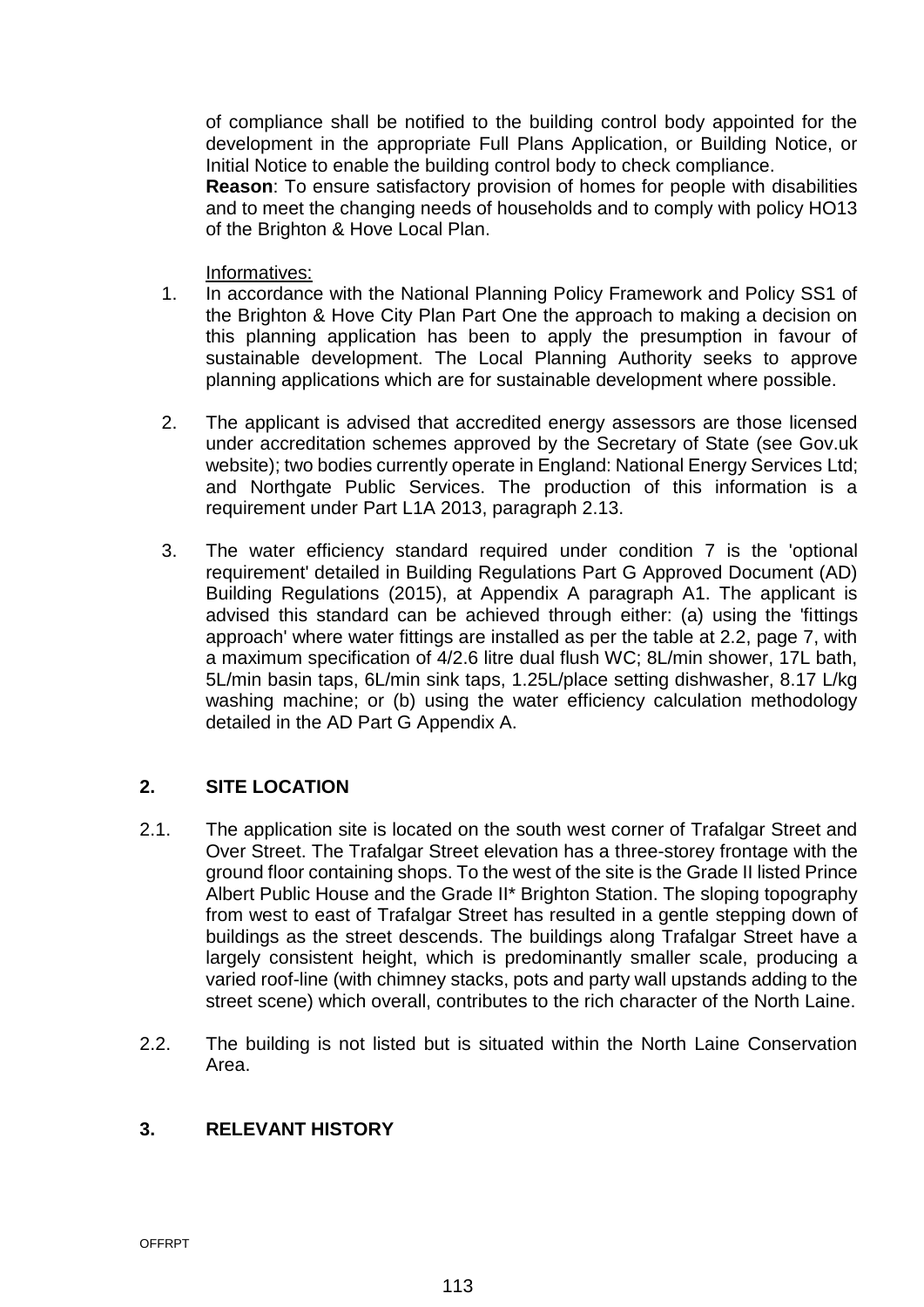- 3.1. **BH2020/03021** Demolition and rebuilding of basement retaining wall and part of east facade incorporating new sash windows and associated works. Approved 08/12/2020
- 3.2. **BH2017/02927** Conversion and alterations of existing building comprising of 2no flats and 6 studio flats to form 1no three bedroom house, 1no four bedroom house, 1no five bedroom house and 3no studio flats incorporating four storey rear extension, additional floor, reduction of shop and café, revised fenestration and associated works. Refused 03/01/2020
- 3.3. **BH2013/02672** Subdivision of 2no existing first and second floor flats to create 4no studio flats and conversion of existing basement recording studio (B1) to 1no one bedroom flat. Replacement of existing outbuilding with cycle area and installation of rear access door. (Part retrospective). Refused 03/01/2014.
- 3.4. **BH2006/03812** Amendments to approved BH1999/02233/FP to Units 2 & 3 basement and ground floor layout and window arrangement. Approved 05/04/2007
- 3.5. **BH1999/02233/FP** Part conversion, part redevelopment and change of use of site to create three houses, two flats and a cafe/restaurant. Approved 18/05/2000
- 3.6. 96/0324/FP Change of use from basement store to B1 recording studio (Retrospective) Approved 16/07/1996

# **4. APPLICATION DESCRIPTON**

4.1. The application seeks the erection of a three-storey infill house between the application property and no. 25 Over Street and the amalgamation of 2no studio flats on the ground floor to one larger flat, including expansion into the basement. To facilitate the proposals an existing rear extension would be demolished, and new fenestration added to the recipient building.

# **5. REPRESENTATIONS**

Original consultation:

- 5.1. **Four (4)** letters have been received including from the **North Laine Community Association** objecting to the proposed development for the following reasons:
	- Rooflights are inappropriate within conservation area
	- Overdevelopment, build is too big and out of scale with neighbouring properties
	- Inappropriate massing
	- Impact on parapet and rooflines
	- Potential use as an HMO
	- Parking stress
	- The proposal is for 4 storeys not 3
	- Structural concerns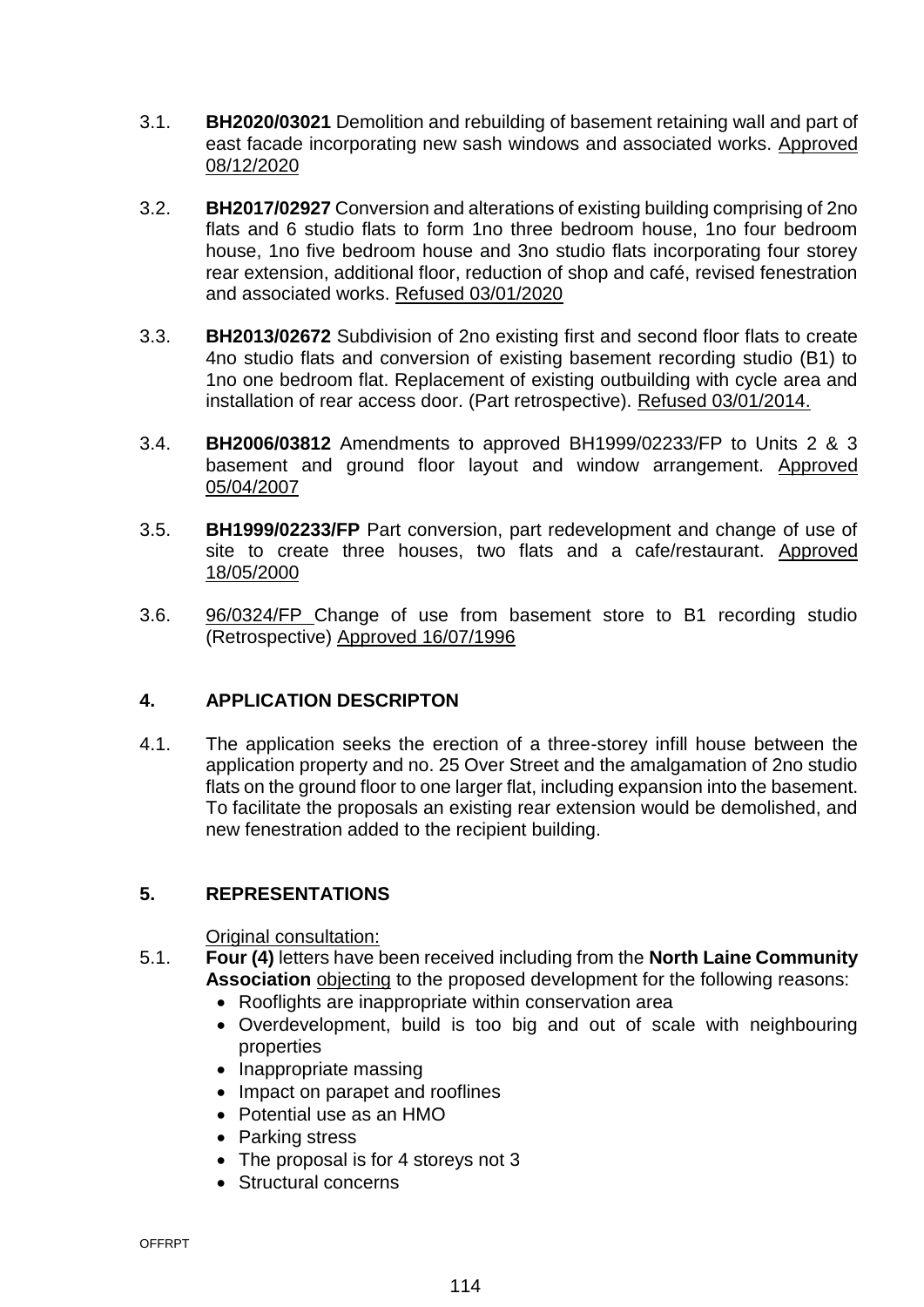• Increased noise from property and patio

Second consultation:

- 5.2. **Five (5)** letters have been received supporting the proposed development for the following reasons:
	- Good design
	- Current building is an eye-sore
	- There is a lack of housing in Brighton
	- Better use of the available space
	- The back yard of the building is dark and full of pigeons
- 5.3. **Three (3)** letters have been received including from the **North Laine Community Association** objecting to the proposed development for the following reasons:
	- noise
	- overdevelopment
	- poor design
	- inappropriate height
	- $\bullet$  the current building is in a poor state
- 5.4. A letter of representation has been received from **Councillor Deane** objecting to the proposed development. A copy of the representation is attached to the report.

# **6. CONSULTATIONS**

- 6.1. **Sustainable Transport:** No objection subject to conditions
	- No car parking is proposed so there is a risk of overspill parking/parking stress.
	- There could be an uplift in vehicle trips from the development, although not significant.
	- There is a shortfall in cycle parking. Minimum of 2 cycle parking space required for the new house and one for the studio flat. Level cycle parking may not be available however this is preferred to none.
	- The applicant is proposing a new door, this is acceptable in principle subject to it not having a negative impact on drainage on the footway that is in the same vicinity.
	- The applicant is proposing a new light well on the highway for which Approval In Principle (AIP) is required from the Highway Authority (add informative to any consent to this affect)

# 6.2. **Private Sector Housing**: Comment

- If the application is approved, the applicant may need to apply for a HMO Licence for the 4 bed/3 storey flat if it is rented out in the future.
- 6.3. **Heritage:** Final comment following amendments: No objection subject to conditions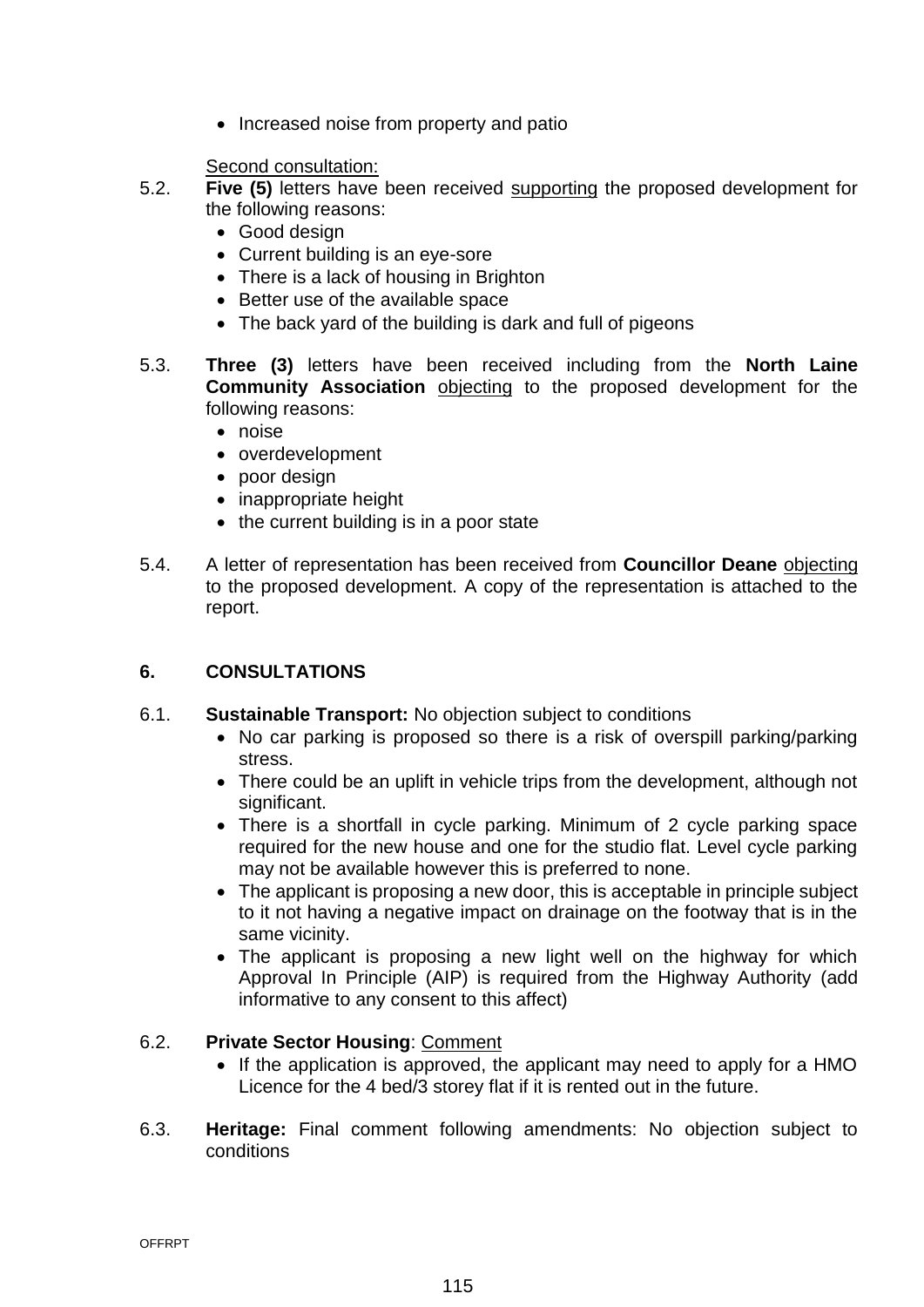No outstanding issues, apart from the details of materials and windows/doors which can be secured by condition.

## **7. MATERIAL CONSIDERATIONS**

- 7.1. In accordance with Section 38 (6) of the Planning and Compulsory Purchase Act 2004, this decision has been taken having regard to the policies and proposals in the National Planning Policy Framework, the Development Plan, and all other material planning considerations identified in the "Considerations and Assessment" section of the report
- 7.2. The development plan is:
	- Brighton & Hove City Plan Part One (adopted March 2016)
	- Brighton & Hove Local Plan 2005 (retained policies March 2016);
	- East Sussex, South Downs and Brighton & Hove Waste and Minerals Plan (adopted February 2013);
	- East Sussex, South Downs and Brighton & Hove Waste and Minerals Sites Plan (adopted February 2017);
	- Shoreham Harbour JAAP (adopted October 2019).
- 7.3. Due weight has been given to the relevant retained policies in the Brighton & Hove Local Plan 2005 according to their degree of consistency with the NPPF.

## **8. POLICIES**

## The National Planning Policy Framework (NPPF)

#### Brighton & Hove City Plan Part Two

Policies in the Proposed Submission City Plan Part 2 do not carry full statutory weight but are gathering weight as the Plan proceeds through its stages. They provide an indication of the direction of future policy. Since 23 April 2020, when the Plan was agreed for submission to the Secretary of State, it has gained weight for the determination of planning applications. The weight given to the relevant CPP2 policies considered in determining this application is set out in the Considerations and Assessment section below where applicable.

- DM1 Housing Quality, Choice and Mix
- DM18 High quality design and places
- DM20 Protection of Amenity
- DM21 Extensions and alterations
- DM26 Conservation Areas
- DM33 Safe, Sustainable and Active Travel
- DM40 Protection of the Environment and Health Pollution and Nuisance

### Brighton & Hove City Plan Part One

- SS1 Presumption in Favour of Sustainable Development
- CP1 Housing delivery
- CP8 Sustainable buildings
- CP9 Sustainable transport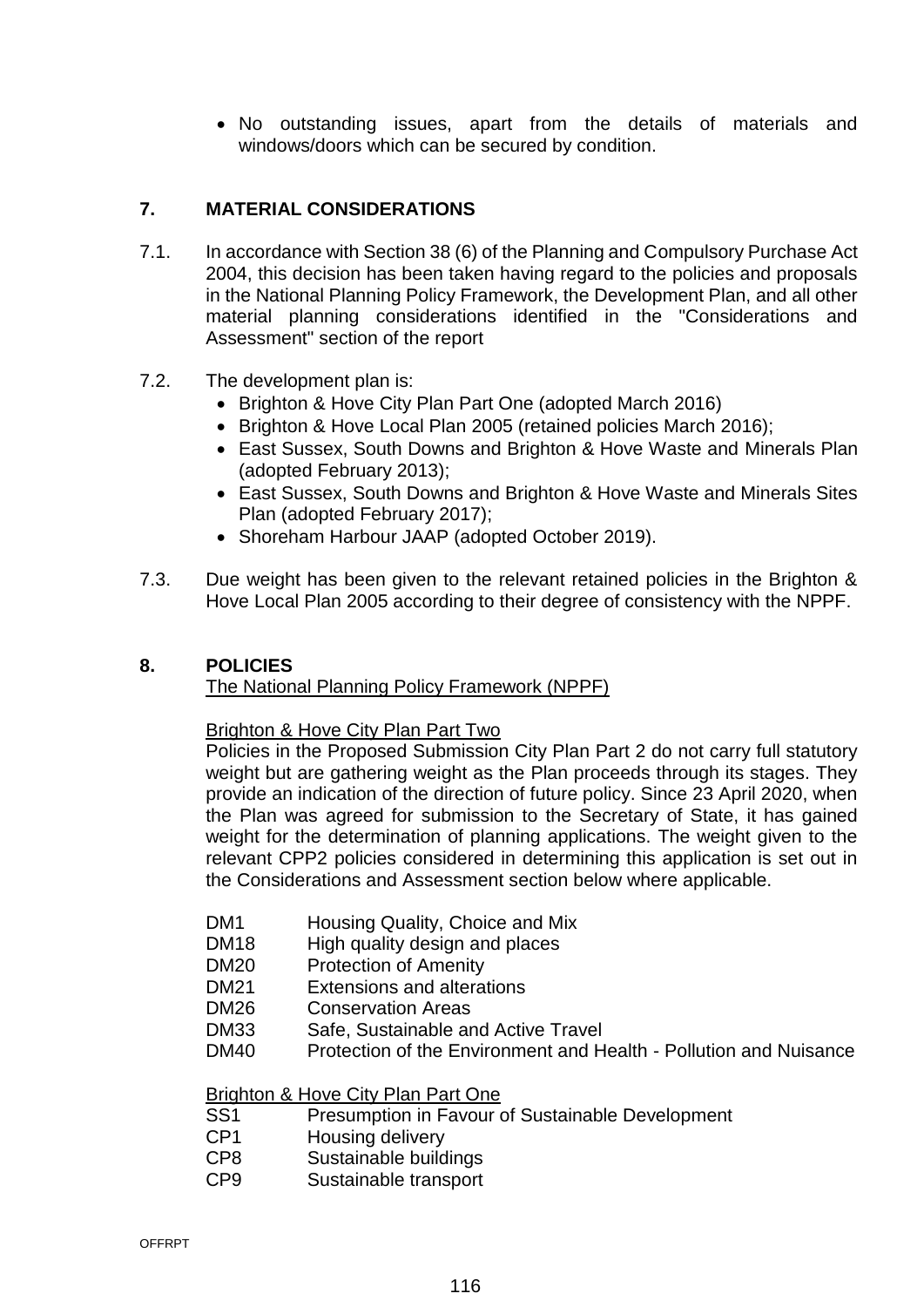- CP10 Biodiversity
- CP12 Urban design
- CP15 Heritage
- CP14 Housing density

Brighton and Hove Local Plan (retained policies March 2016):

- TR7 Safe Development
- TR14 Cycle access and parking
- QD5 Design street frontages
- QD14 Extensions and alterations
- QD15 Landscape design
- QD27 Protection of amenity
- HO5 Provision of private amenity space in residential development

Supplementary Planning Documents:

- SPD03 Construction & Demolition Waste
- SPD11 Nature Conservation & Development
- SPD14 Parking Standards
- SPD09 Architectural Features

## **9. CONSIDERATIONS & ASSESSMENT**

9.1. The main considerations in the determination of this application relate to the design and appearance of the proposed dwellinghouse and other external alterations and the impact on the character and appearance of the site and wider conservation area, the impact on the amenity of occupiers of neighbouring properties, the standard of living accommodation to be provided for the new house and flat, the impact on the highway network, and whether the proposed development would meet the transport needs of future occupiers.

## **Principle of development:**

- 9.2. Policy CP1 sets out the housing targets for the plan period with a provision target of 13,200 new homes for the city up to 2030. The Council's most recent housing land supply position against this minimum target was published in the SHLAA Update 2020 and shows a five-year housing supply shortfall of 342 (equivalent to 4.7 years of housing supply).
- 9.3. However, on 24 March 2021 the City Plan Part One reached five years since adoption. National planning policy states that where strategic policies are more than five years old, local housing need calculated using the Government's standard method should be used in place of the local plan housing requirement. In addition, following an amendment to the standard method set out in national planning practice guidance, from 16 June 2021 onwards Brighton & Hove is required to apply an additional 35% uplift as one of the top 20 cities in the urban centres list.
- 9.4. The local housing need figure for Brighton & Hove using the standard method (including the 35% uplift) is 2,331 homes per year which gives a five-year housing supply shortfall of 6,604 (equivalent to 2.2 years of housing supply). As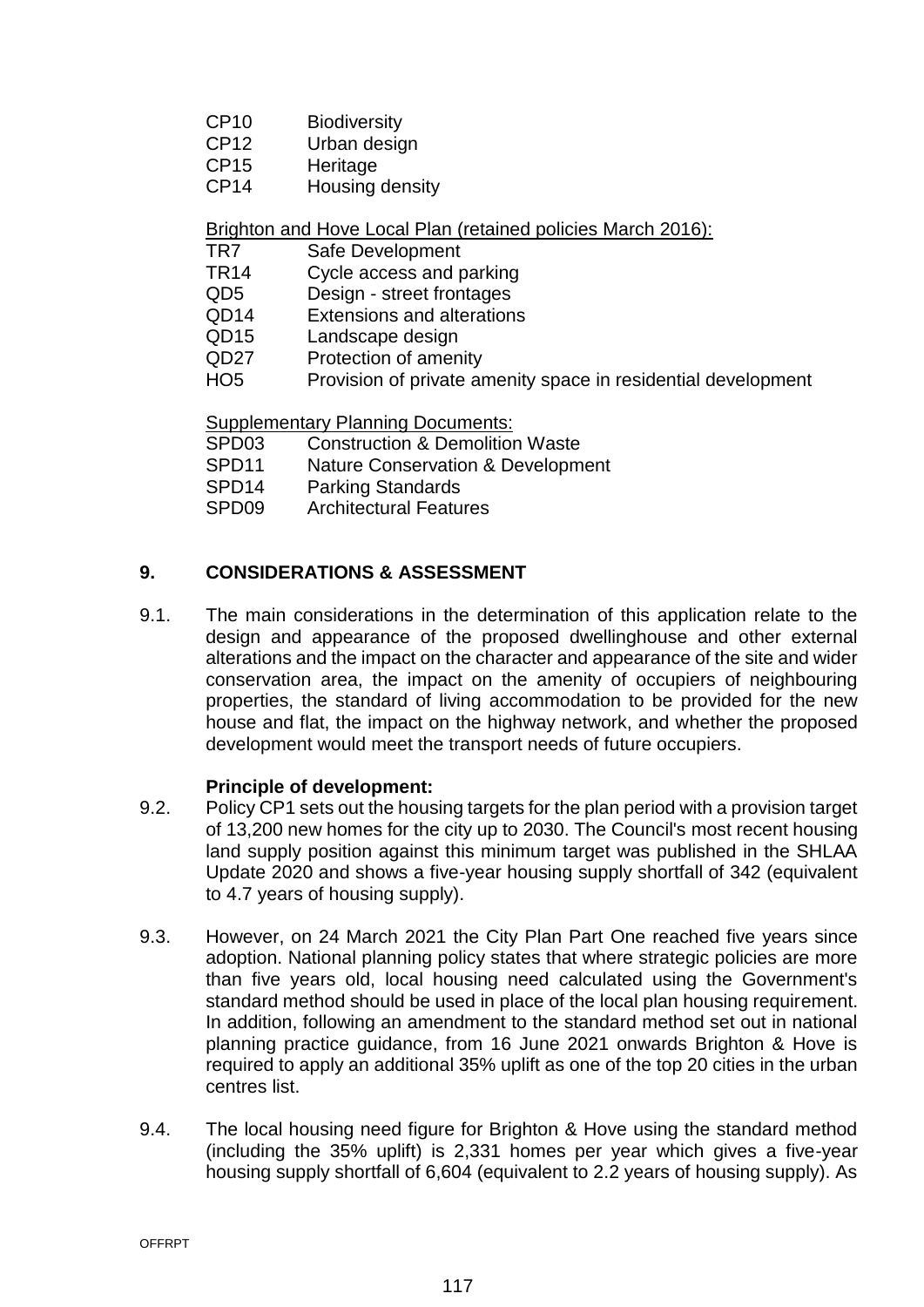the council is currently unable to demonstrate a five year housing land supply, increased weight should be given to housing delivery when considering the planning balance in the determination of planning applications, in line with the presumption in favour of sustainable development set out in the NPPF (paragraph 11).

9.5. Whilst there would be no net increase in residential units, there would also be no loss, and there would be an increase in overall bed spaces provided. There is no objection to the principle of the proposed development.

### **Design and Appearance:**

- 9.6. When considering whether to grant planning permission for development in a conservation area the council has a statutory duty to pay special attention to the desirability of preserving or enhancing the character or appearance of the area.
- 9.7. Case law has held that the desirability of preserving the character or appearance of a conservation area must be given "considerable importance and weight.
- 9.8. The proposed infill house would be three storeys, plus additional accommodation within the roofspace. The building would be a similar width to the houses within the terrace of properties which would adjoin and run south from the new house. The height and bulk would also relate favourably. The new house would match the roof profile and ridge height of the adjoining house to the south. The detailing of the front elevation would suitably reflect the detailing of the terrace, with windows and front door of similar height and horizontal alignment, as well as matching render rustication at ground floor. Subject to full details of materials and window/door joinery specifications which shall be secured by condition, the proposed infill house would not have a detrimental impact on the character and appearance of the site or the wider Conservation Area.
- 9.9. The alterations to the main building to facilitate the creation of one larger flat from 2 studios, including the conversion of the basement, amount to the introduction of an access door, and two windows at pavement level below existing bay windows. Subject to full joinery details, which shall be secured by condition, there are no objections to these proposals, and no harm to the Conservation Area has been identified.

#### **Standard of accommodation:**

- 9.10. Policy QD27 of the Brighton and Hove Local Plan aims to secure a good standard of living accommodation for current and future occupiers in all new developments. Accommodation should therefore provide suitable circulation space within the communal spaces and bedrooms once the standard furniture has been installed, as well as good access to natural light and air in each habitable room. Emerging policy DM20 (which can be given more weight than retained policy QD27) restates the need for development to safeguard the amenities of proposed, existing and/or adjacent occupiers.
- 9.11. The Technical housing standards- nationally described space standard (NDSS) were introduced by the Department for Communities and Local Government in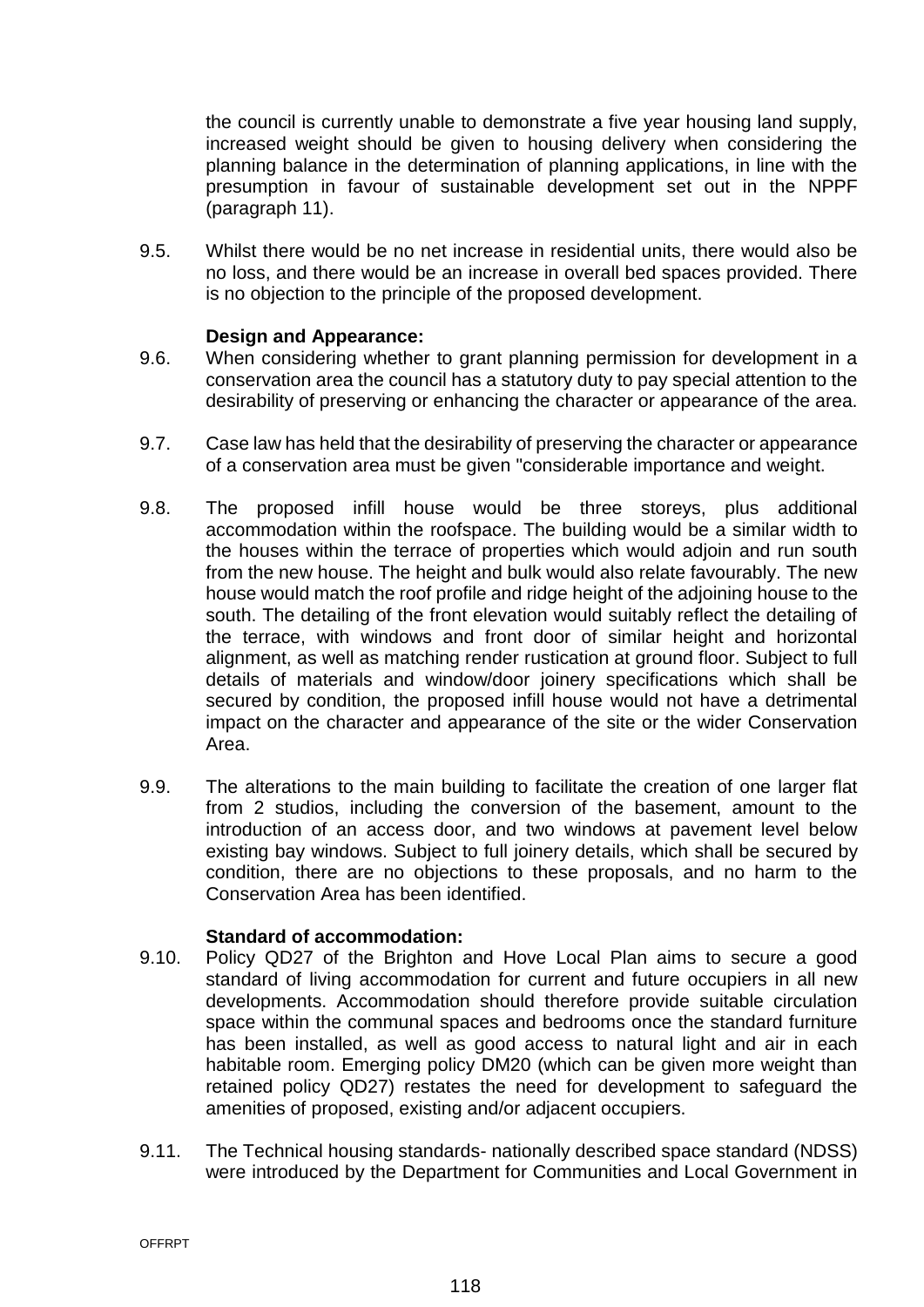2015 to establish acceptable minimum floor space for new build developments. Although these space standards have not been formally adopted into the Brighton and Hove City Plan, Policy DM1 of Draft City Plan Part 2 proposes to adopt them and can now be given significant weight.

#### New House

- 9.12. The proposed house would have 3 bedrooms and a study room and an openplan living/kitchen/dining room. There is a study room proposed at first floor would be considered too small for use as a bedroom and has not been annotated as such on the submitted floor plans. It is therefore accepted as a study. It is noted that the bedroom within the roofspace is also annotated as a study. This room is 12.75m2 with 7.75m2 at full height (2.3m) and 9.2m2 over 1.8m. This room could readily be used as a single bedroom, and is considered as such for the purposes of this assessment. The proposal is therefore for three bedrooms comprising one single sized room (within roofspace) and two double bedrroms (15.5m2 and 15.0m2). The expected occupancy of the building would be by 4-5 persons.
- 9.13. The 3-bedroom, dwelling over four storeys with a Gross Internal Area (GIA) of 95.25m² is marginally below the recommended GIA figure in the NDSS of 99m² for 5 occupiers, but exceeds the recommendation for 4 occupiers (90m2). The bedrooms are sufficiently sized (over 11.5m2 for a double and 7.5m2 for a single). The provision of communal living space on the ground floor is considered to be adequate for the likely level of occupation.
- 9.14. Habitable rooms for the house would all benefit from satisfactory outlook and adequate provision of natural light and ventilation.
- 9.15. Local Plan Policy HO5 requires the provision of private useable amenity space in new residential development where it is appropriate to the scale and character of the development. The proposed patio area, whilst modest, is not unusually small within this city-centre setting.
- 9.16. For the reasons outlined, the proposed dwellinghouse would provide an adequate standard of living accommodation for future occupiers. Compliant with policies QD27 and DM20.

## Proposed Flat

9.17. The proposed internal works to the main building are would amalgamate two studio flats into one larger studio flat including the provision of living space within the basement with an overall floorspace of 50.2m2. The basement rooms are allocated to a kitchen and bathroom. Whilst the outlook and provision of natural light would be less than afforded the ground floor living area, it is considered adequate, and acceptable for the intended use of the rooms especially when the standard of the unit is considered as a whole. The ground floor would house the primary studio living and sleeping space and would benefit from acceptable outlook and natural light from existing windows. The NDSS does not provide a recommended floor space for studio flats spread over 2 floors. In this instance, the provision of floor space would be acceptable, in particular the large 39m2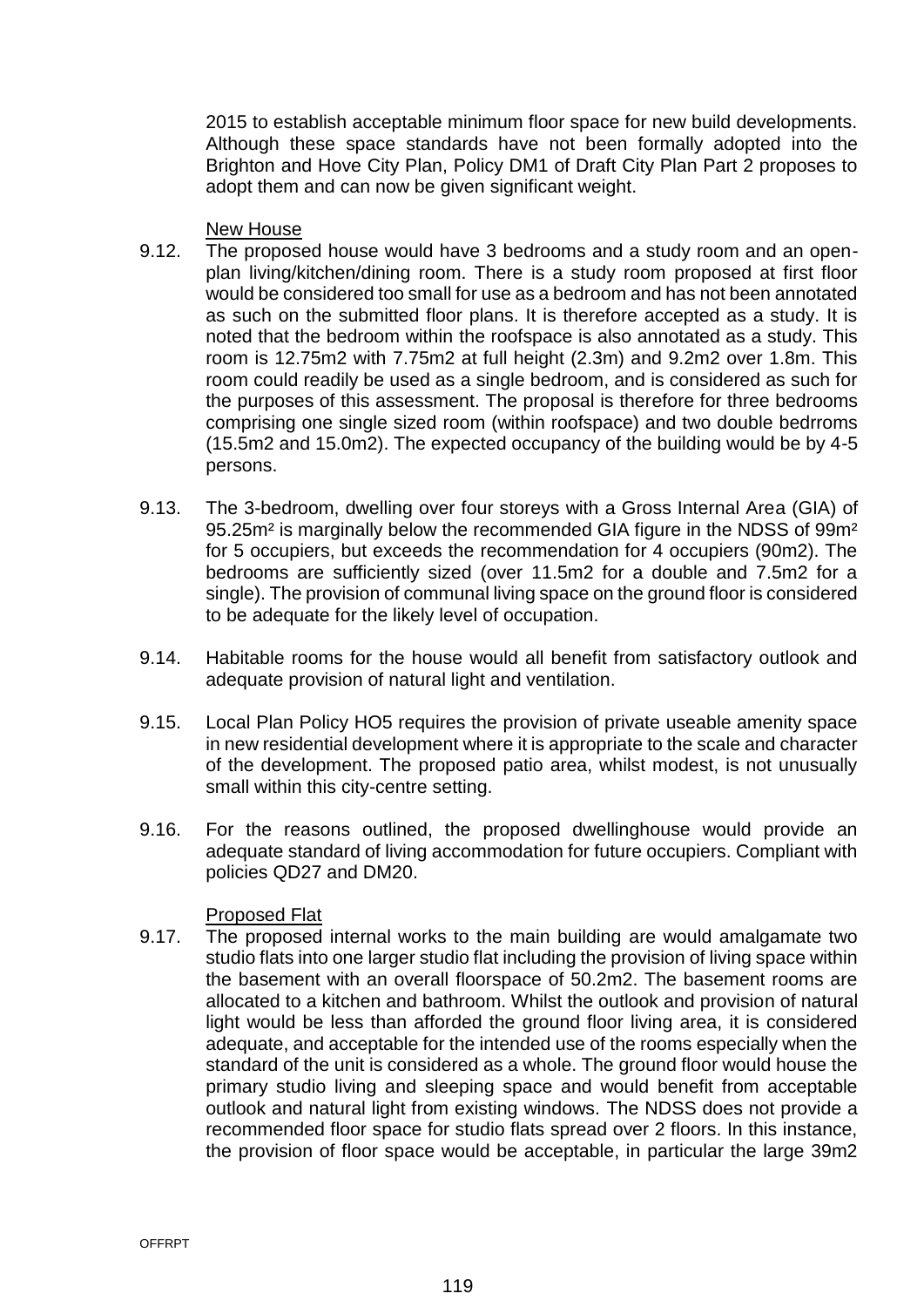ground floor studio room. On balance the standard of accomodation proposed is considered acceptable.

### **Impact on Amenity:**

- 9.18. Policy QD27 of the Brighton & Hove Local Plan and emerging Policy DM20 of City Plan Part 2 (which can be given greater weight than the retained policy) state that planning permission for any development or change of use will not be granted where it would cause material nuisance and loss of amenity to the proposed, existing and/or adjacent users, residents, occupiers or where it is liable to be detrimental to human health.
- 9.19. Paragraph 127 of the NPPF outlines that planning decisions should ensure that developments create places that promote health and well-being, with a high standard of amenity for existing and future users.
- 9.20. The proposed development would give rise to an increase in activity, although it would not be significant nor present a likelihood of any substantial increase in noise and disturbance in this city-centre location.
- 9.21. The proposed house is largely contained between the built form of nos. 45-46 Trafalgar Street and no. 25 Over Street. It would project rearwards such that it would cut across windows at no. 45-46 Trafalgar Street, albeit at a distance, and it is understood the windows in question serve kitchens, which would not be as intensely used as the primary living spaces. No significantly harmful views have been identified from the proposed windows on the new house, and it is appreciated that mutual overlooking is more commonplace in more densely developed areas such as city-centres.
- 9.22. Overall, the proposed development would not give rise to any significantly harmful increased sense of enclosure, loss of outlook or overshadowing to windows at neighbouring properties. New windows introduced would not give rise to any overlooking beyond what could reasonably be expected from mutualoverlooking in this close residential setting.

#### **Sustainable Transport:**

- 9.23. The submitted drawings show bicycle parking within the rear garden for one cycle. SPD14 guidance recommends 2 spaces and would also 1 space for the new flat. Whilst the site is constrained, there does appear to be the opportunity to add an additional space adjacent the proposed within the rear garden of the new house. Whilst the location is not ideal, it would be preferable to no or less provision. Further details of this could have been secured by condition had the development been otherwise acceptable. There does not appear to be any option for cycle parking for the flat, other than informally within the flat itself. The lack of formal/dedicated cycle parking for the flat is accepted in this instance given the constraints of the site.
- 9.24. The building doesn't currently benefit from off-street parking and this wouldn't change. The street and surrounding roads are covered by a Controlled Parking Zone (CPZ). The proposal to replace 2 residential units, with 2 larger residential units is not considered to result in any significant uplift in vehicle trips. It is not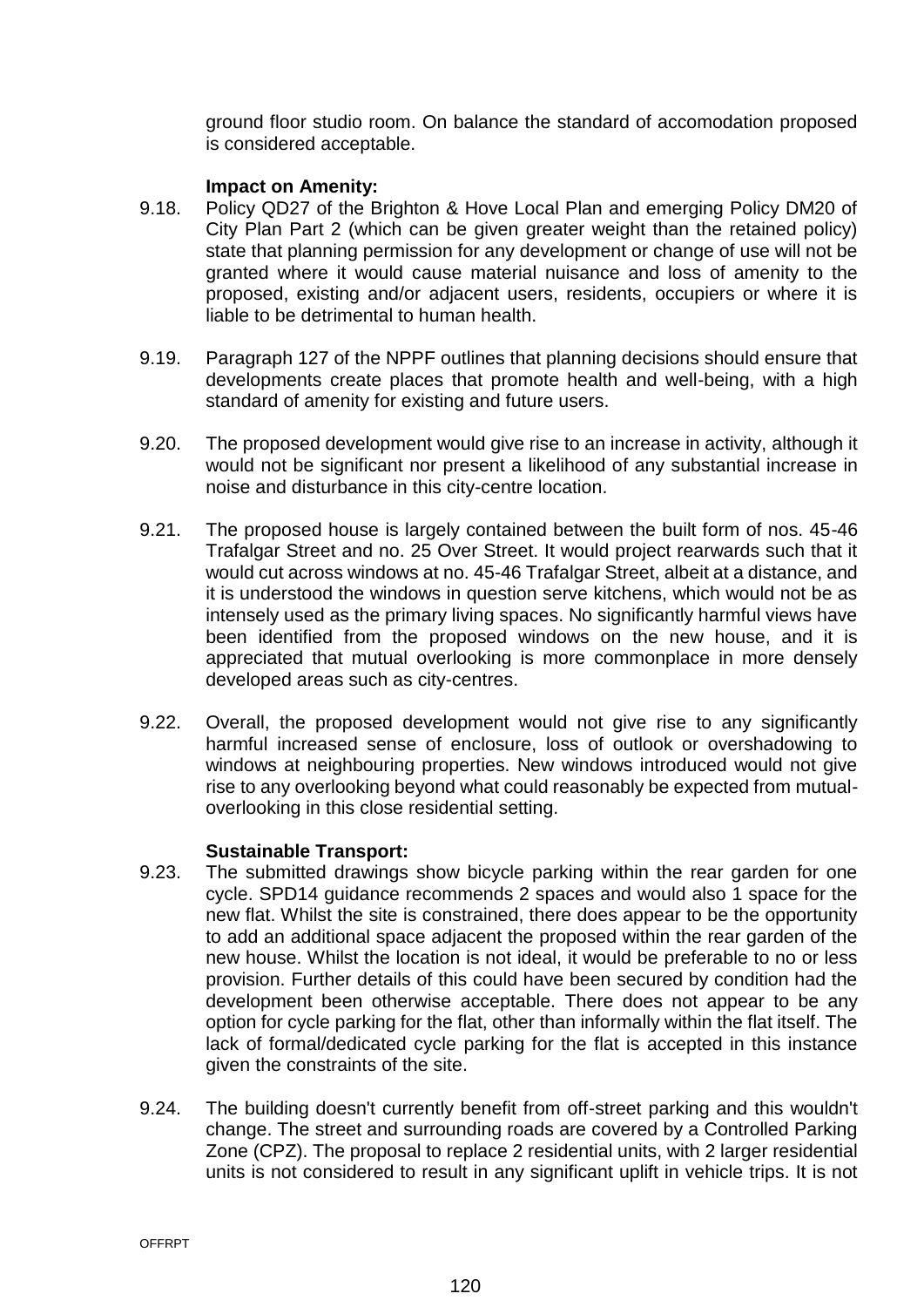considered reasonable to restrict occupiers of the proposed development to permits given that applications for permits would be considered by the council, and excess/overspill parking controlled in that way.

### **Sustainability:**

- 9.25. City Plan Part One policy CP8 requires new residential development to demonstrate efficiency in the use of water and energy, setting standards that mirror the national technical standard for water and energy consumption. Emerging policy DM44 (which can be given limited weight) states that the council will encourage all development to improve energy efficiency and achieve greater reductions in CO2 emissions in order to contribute towards Brighton & Hove's ambition to become a carbon neutral city by 2030.
- 9.26. Measures to secure efficiency in the use of water and energy shall be secured by condition.

#### **Conclusion:**

- 9.27. The proposed development would not result in an increase in the number of residential units, therefore the council's housing supply shortfall would not be impacted by these proposals. Notwithstanding this, the proposals would result in larger units. The introduction of a 3-bedroom unit suitable for family occupation, in particular, meets an identified need within the City. The new build dwelling is considered appropriately designed, and the overall development would not be harmful to the character and appearance of the site or wider Conservation Area. The standard of accommodation for both units would be acceptable, and no significant harm to the amenity of occupiers of neighbouring properties has been identified.
- 9.28. In this case, no harms have been identified which would outweigh the benefits and approval is therefore recommended.

## **10. EQUALITIES**

10.1. Step-free access would be available to the new house, and compliance with Requirement M4(2) of the optional requirements in Part M of the Building Regulations shall be secured by condition.

## **11. COMMUNITY INFRASTRUCTURE LEVY**

11.1. Under the Regulations of the Community Infrastructure Levy (CIL) 2010 (as amended), Brighton & Hove City Council adopted its CIL on 23 July 2020 and began charging on all CIL liable planning applications on and from the 5 October 2020. The proposed development would provide less than 100sqm of new internal floorspace and would not result in a net increase in the number of residential units at the site. As such, the development would not be liable for a CIL charge.